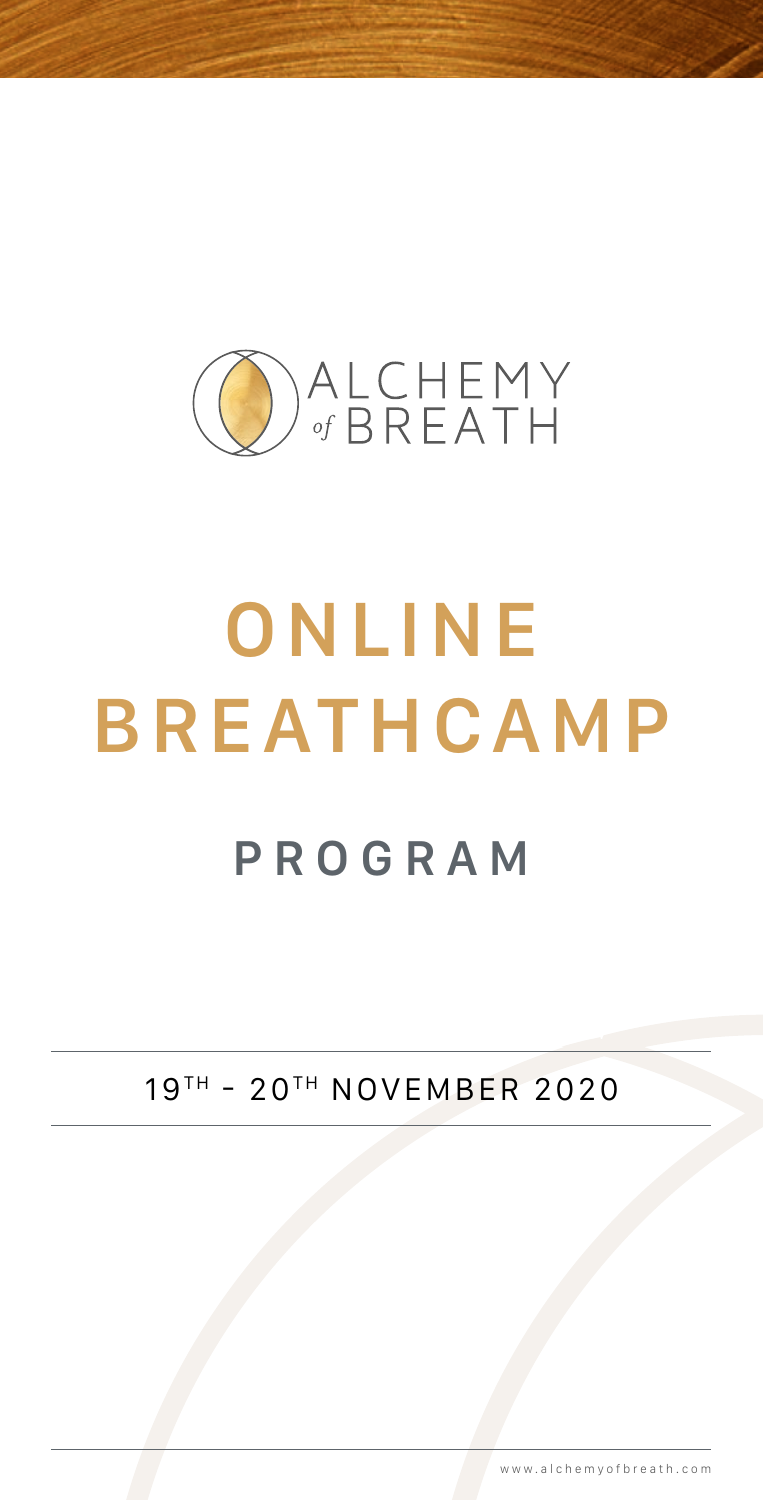## **THURSDAY 19 T H NOVEMBER**

#### **3:00 - 3:10 pm**

LONDON, UK TIME

## **Welcome Introduction to Public BreathCamp**

Anthony Abbagnano & Emily Ray Henderson

In this brief meeting, you will be welcomed to BreathCamp by Alchemy of Breath founder Anthony Abbagnano, and Alchemy of Breath Trainer Emily Ray Henderson.

#### **3:10 - 3:50 pm**

#### **Mentor Presentation Breathwork and Psycho-Spiritual Techniques As Wonderful Healing Companions**

#### Sofia Livingstone and Ardhan Swatridge

In what ways does psycho-spiritual awareness, integrate, enhance, and deepen the breathwork experience? Why is it important for breath workers to do a lot of deep inner and shadow work as an integral, intrinsic, and necessary part of healing, co-creation, and awakening? These topics and more will be explored in this special presentation.

**3:50 - 4:00 pm**

## **Breathwork Introduction**

#### **4:00 - 5:30 pm**

#### **Breathwork: Letting Go Of Fear**

## Scott Ramsey

Fear is at the root of many of our blocked emotions. With the support of our breath we can access these emotions in a safe way and allow them to find movement within us. This movement creates the potential for the releasing and letting go of the blocked emotions, helping to overcome anxiety and depression, and relieving stress. The flow of life becomes smoother giving us the ability to move through challenges with more ease and grace.

**5:30 - 6:00 pm**

#### **Meal Break**

**6:00 - 7:30 pm**

## **Breathwork: Kundalini Rising**

#### Holly Frances

A Breathwork through the chakras. Breathing towards unlocking kundalini energy, which is thought to rest like a coiled serpent at the base of the spine. When this dormant energy flows freely upward through the seven chakras (energy centers), it is known to lead to an expanded state of consciousness.

Come and unlock with the breath, let's breathe towards that sublime state of consciousness.

**7:30 - &:45 pm**

#### **Close Day for the Public**

**7:45 - 8:00 pm**

#### *breathwork feedback circle for both sessions*

**8:00 - 8:15 pm**

**Close Class and Breathcamp**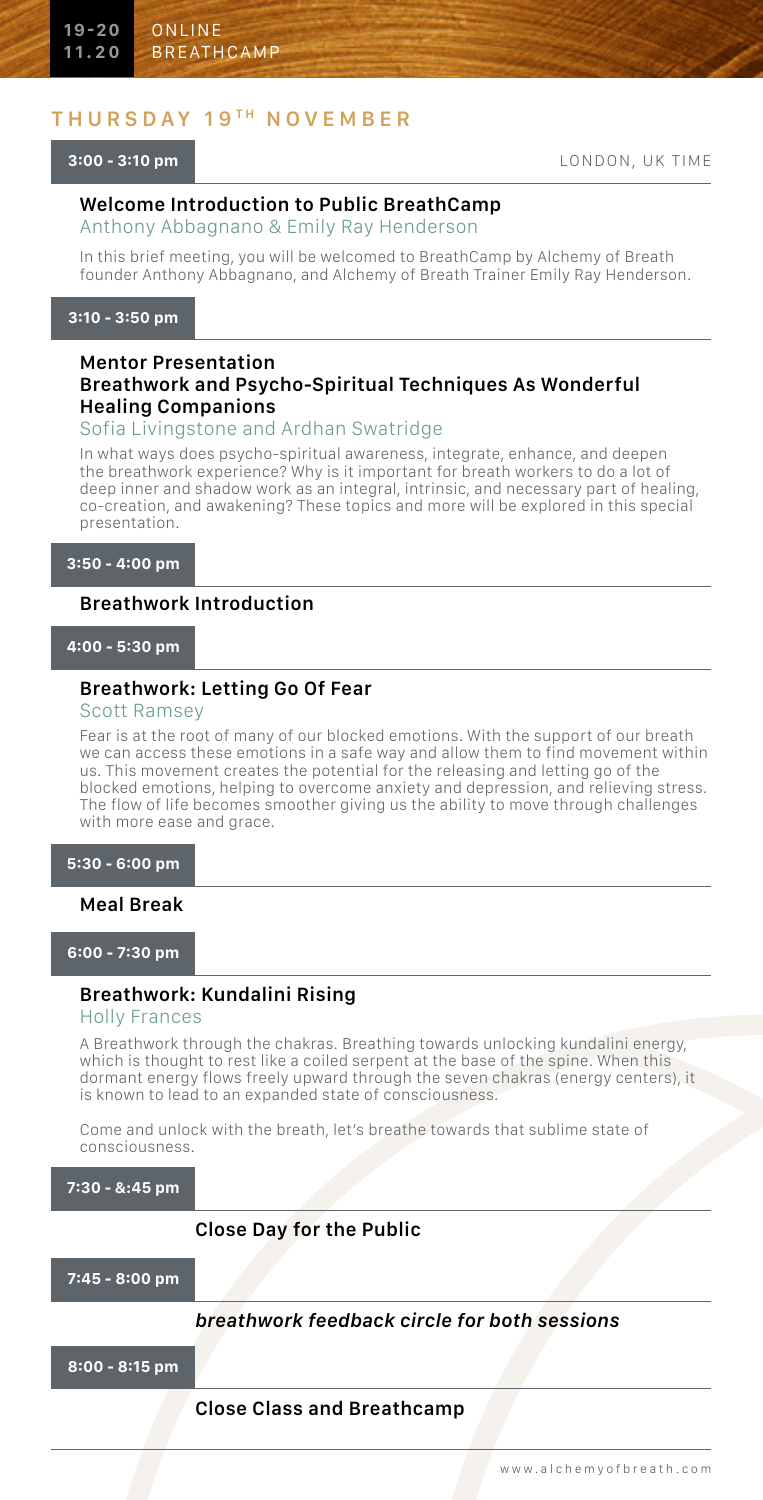## **FRIDAY 20TH NOVEMBER - BREATHWORKS OPEN TO THE PUBLIC**

**3:00pm - 3:45pm** LONDON, UK TIME

## **Special Topic - Transforming Anxiety**

Anthony Abbagnano

What if you could trade in your anxiety for enthusiasm? Anxiety may be one of the most limiting experiences we can have, but today Anthony will inquire into how we can transform this powerful force into a useful tool for change. If you are interested to co-create alchemy then join us for this special masterclass.

#### **3:45pm - 4:00pm**

#### **Q&A**

**4:00pm - 5:30pm**

## **Breathwork: Into a Mystical Land of the Beloved**

Aminah Sheikh

*Forget not that the earth delights to feel your bare feet and the winds long to play with your hair* ~ Khalil Gibran

Wandering through the landscape of our earth life, breath like silk thread adorns our soul's journey. In search of an oasis, our human caravan often forgets that the mystery lies in our hearts.

In this poetic breathwork, the invitation is to embody the Mast Qalandar – Free Spirit – as we whirl in our inner realms, 'Into a Mystical Land of the Beloved'. Perched on the magical carpet of breath, a parched soul will reclaim stardust!

#### **Meal Break**

**6:00 - 7:30 pm**

## **Breathwork: Breathe Free with Sarah**

#### Sarah Lamb

Every new breath is an opportunity for freedom! Freedom from all we carry in this life, to let go and return to ourselves. Join me for gentle movement, guided visualisation and a 60 minute conscious connected breath journey that will deeply connect you to the earth through the root chakra and the sky through your crown. As we breathe between these two immense forces our energy body is restored and we begin to feel a new space and freedom within.

**7:30 - 7:45 pm**

## **Close Day for the Public**

**7:45 - 8:00 pm**

## *breathe feedback for 2 sessions*

**8:00 - 8:30 pm**

#### **Close Class and Breathcamp**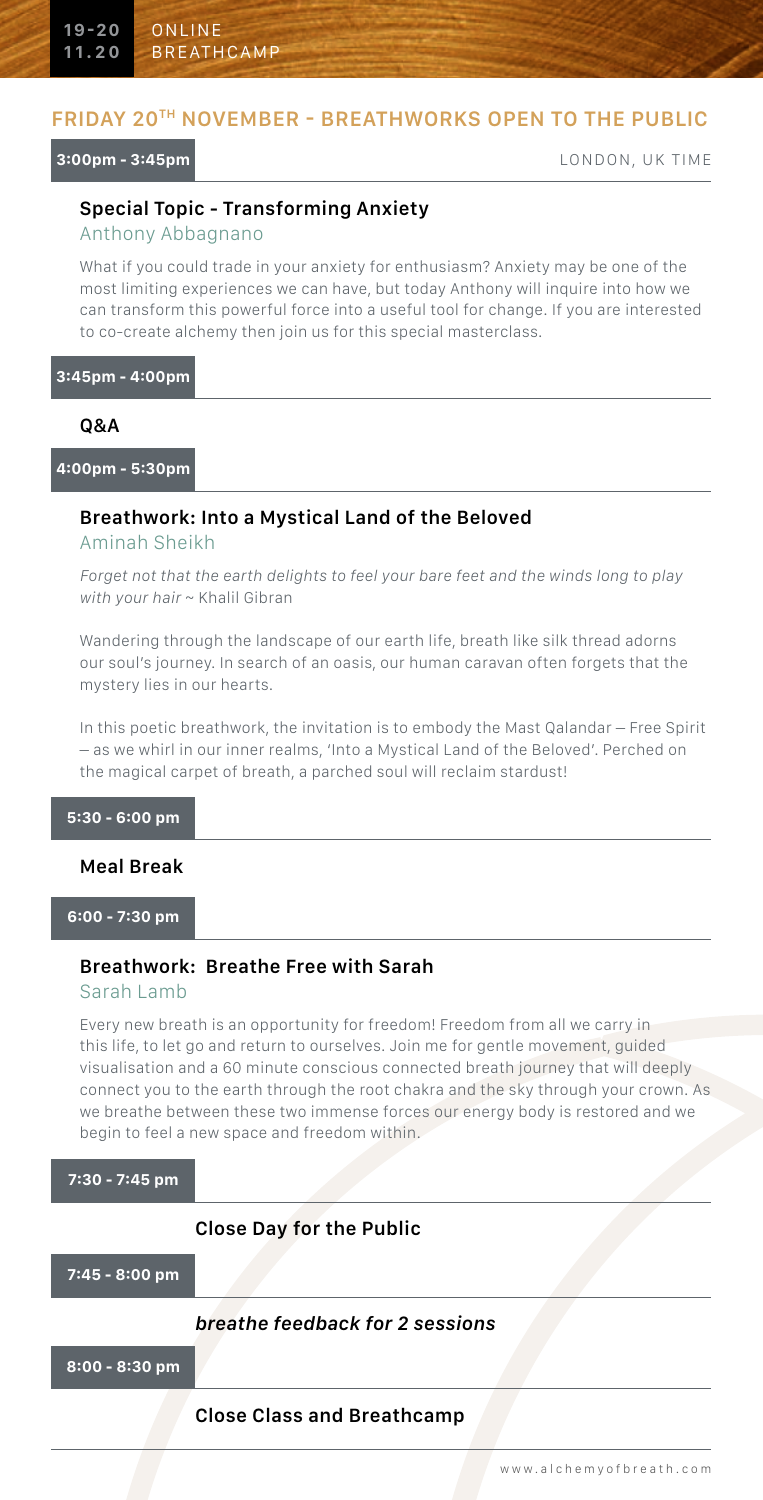#### **FOUNDER**

## **Anthony Abbagnano**

Anthony Abbagnano is the founder of The Community of Healing, an international organization that promotes the union of Western medicine with all other modalities. Having been a breather for decades, Anthony first incorporated breathwork into his other practices in 2012. The nephew of Italy's most renowned philosopher Nicola Abbagnano, Anthony weaves many talents into his breathwork practice including philosophy, Jungian psychology, spirituality, Conscious Loving, hypnotherapy, and Matrix Energetics (the study of miracles) into his work. Anthony has successfully taken breathwork into festivals, yoga spaces, the corporate world, prisons, the Psychedelic Society, hospitals, and the dying. His work is noted for its application in the fields of addiction, transformation, personal empowerment, the integration of psychotropic and plant medicine experiences, and the opening of humanity's hope for a heart-centered harmonious existence.



## $\oslash$  SESSION TOPIC

## **Transforming Anxiety**

What if you could trade in your anxiety for enthusiasm? Anxiety may be one of the most limiting experiences we can have, but today Anthony will inquire into how we can transform this powerful force into a useful tool for change. If you are interested to cocreate alchemy then join us for this special masterclass.

## *<b>SCHEDULE*

Friday, November, 20th 3:00 - 3:45 pm UK time

## **CONTACT**

<https://alchemyofbreath.com/>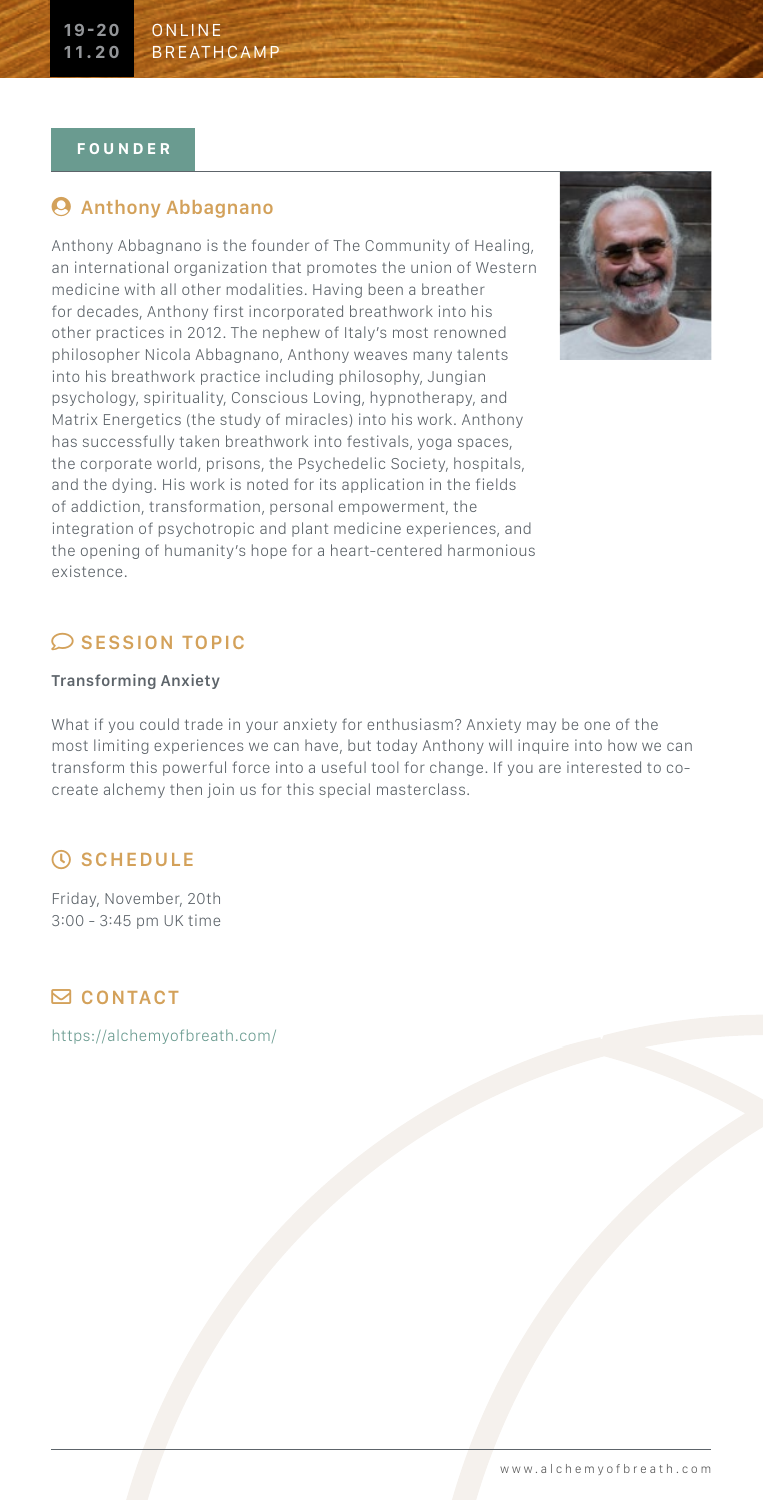#### **MENTOR**

## **A** Sofia Livingstone

"It is foolish to think that we will enter heaven without entering into ourselves" Theresa d'Avila

 Sofia lives in Liguria, Italy with her partner Ardhan and fourfooted animals, on an isolated olive tree farm, growing perfumed roses and creating natural produce from the land.

Sofia has undergone extensive and long trainings in many modalities specifically with Transforming Dialogue and Shamanic Ritual Family Constellation and more recently with Alchemy and other breathwork. She has been on a long journey to heal individual and inter-generational trauma with the 'brutal grace' of chronic, debilitating illness as her initiation and greatest teacher.

She is a storehouse of knowledge but it is the dark nights of the soul and 'burn out that initiated her as a wounded and mystic healer, leading her to a path of spiritual embodiment and divine sovereignty.

She now calls herself a 'trauma-informed, shame midwife', as she knows that all lightworkers and empathic souls have a wounded healer pattern, which is about making the darkness conscious in order to be a vessel of grace. Relentless shadow work and belief in her own happy ending, has led her to find that radical self-trust is the gift of darkness.

Sofia's mission is to help people see how they can reinvent themselves over and over. As an enlightened witness, she acts as a bridge to help jump-start other beating hearts, so that they reconnect with the intimate territory of their soul.

Because of her own lived experience Sofia guides others with tenderness and compassion, to reclaim their vitality and aliveness and see their lives from a multi-dimensional perspective, recognizing how their greatest wounds, these sacred obstacles, can and do become the golden treasure and the healing medicine they can offer to this broken world.

## **CONTACT**

sofialivingstone@hotmail.co.uk [www.sofialivingstone.weebly.com](http://www.sofialivingstone.weebly.com) [www.saty-vita.net](http://www.saty-vita.net)

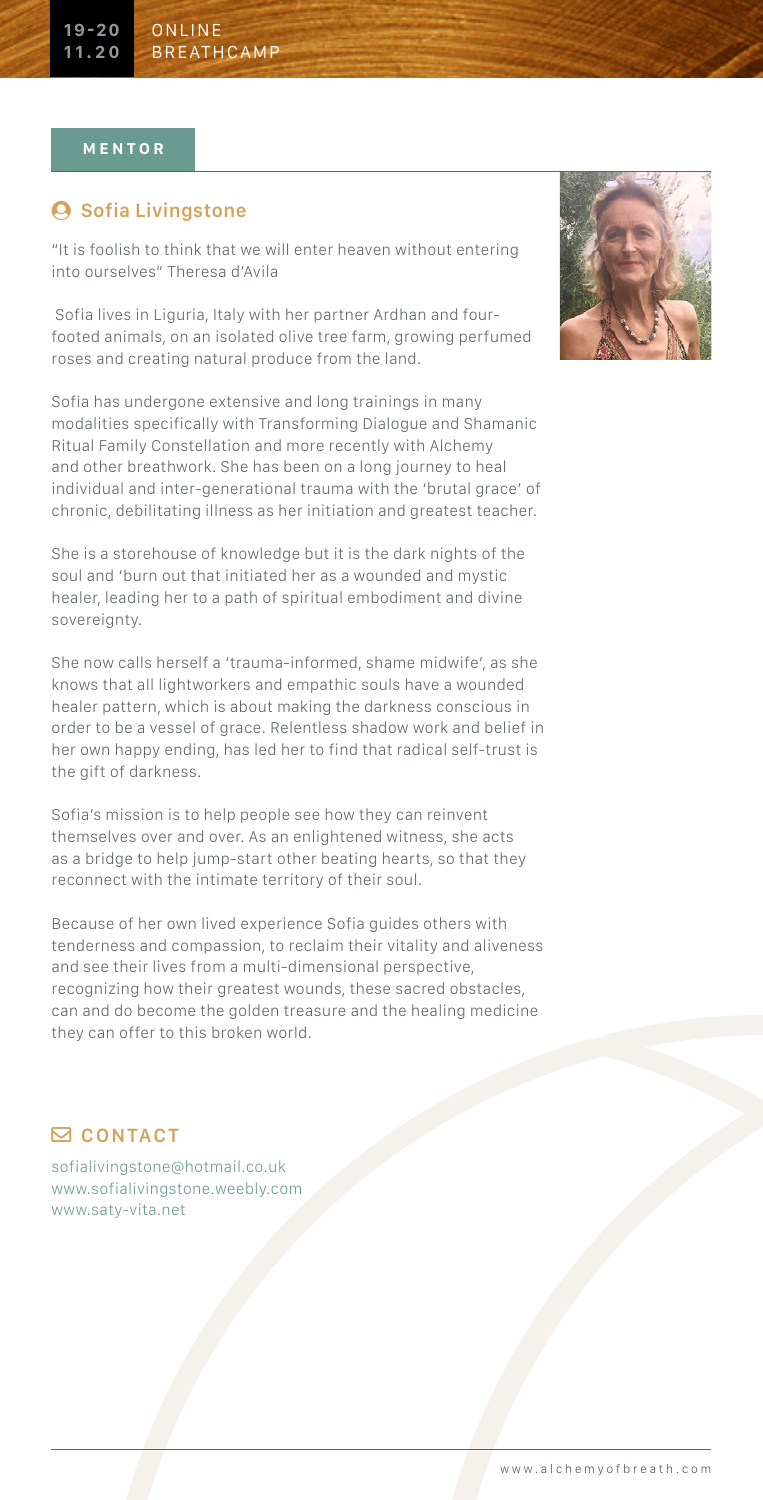#### **MENTOR**

## **A** Ardhan Swatridge

Born on a farm, schooled by nature and in the harsh climate of english boarding schools. Ardhan is a sensitive man who has spent his life healing and integrating those early experiences, bruised by patriarchy on the one hand and inspired by the freedoms of hippy youth culture on the other. Ardhan's life experiences include: graphic design, craftsman in wood, business partner, repairer-renovator, Psychosynthesis and Transforming Dialogue counselor, eco-buddhist mystic, grower of food and health, writer, photographer, and student of dry-stone wall building on the



sacred mountainside where he lives with his partner Sofia, in Italy. Ardhan trained in Breathwork with AoB last year. Active in men's groups online, he brings presence and empathy to all the therapeutic work he undertakes in service to a better world.

## **CONTACT**

Email: ardhan@swatridge.net website: https://swatridge.net Blog: https://innerventures.net FB: Ardhan Swatridge

## $\oslash$  SESSION TOPIC

#### **Breathwork and Psycho-Spiritual Techniques As Wonderful Healing Companions with Ardhan Swatridge and Sofia Livingstone**

In the breathwork community, we are familiar with how breath increases the efficacy of our internal processes and our path to wholeness. In what ways does psycho-spiritual awareness, integrate, enhance, and deepen the breathwork experience?

Why is it important for breath workers to do a lot of deep inner and shadow work as an integral, intrinsic, and necessary part of healing, co-creation, and awakening?

How can we learn to hold the tension of opposites, the polarities that live inside of us, in ways that bring more wholeness and balance to ourselves and others?

Those of us who have experienced breathwork, know that change and transformation can happen without talking about anything. But…… it works BOTH WAYS….because the increasing psycho-spiritual understanding and awareness of polarities and energies inside us, helps substantiate and embody our experience, bringing greater clarity, healing, and wisdom.

We both trained for many years in Transforming Dialogue which is an accessible and powerful tool for conscious transformation, a person-centered approach for psychological exploration, and a creative journey of discovery into yourself. We will be working with the Three Models of consciousness: The Awareness state, the Selves, and the Ego/Aware Ego State, as well as touching briefly into The Laws of the Psyche: Judgements and what is underneath. With practical demonstrations.

When we can stand on both feet, with our arms around our opposing energies, we find ourselves no longer reacting unconsciously from default patterns and behaviors, projecting these disowned qualities out onto others, usually those we either overvalue or deeply dislike. When we bring awareness to how we are hooked and identified, we can embrace and respect both strength and vulnerability; that of others, as well as our own, standing in sovereignty as change-makers and impacting society in a huge way.

## **C** SCHEDULE

Thursday, November 19th 3:10 pm - 3:50 pm UK time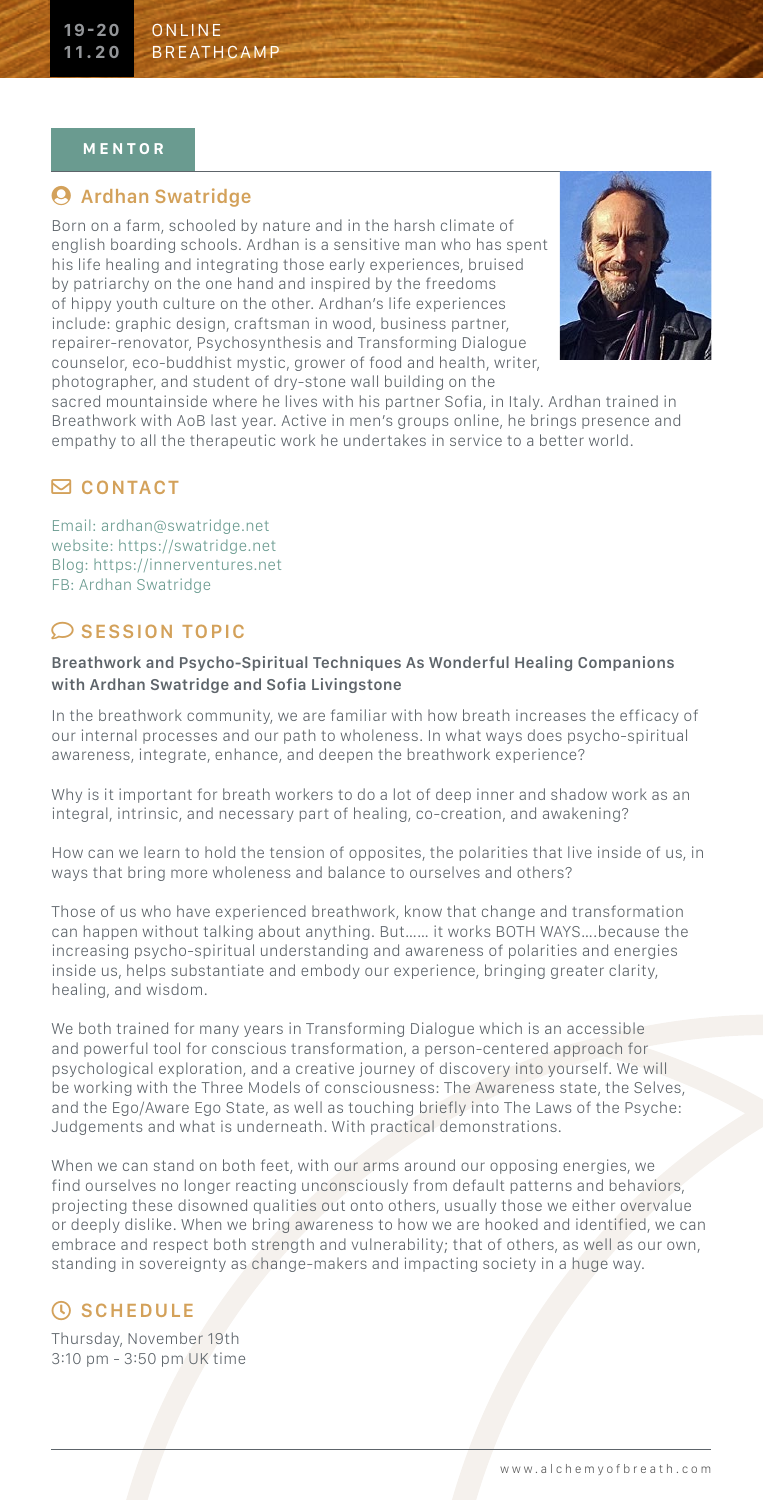## **9 Scott Ramsey**

Scott is a Thai massage therapist, yoga instructor and breathworker-in-training. He has been a Thai massage therapist since 2010, combining traditional techniques he has studied in Thailand with his signature gentle and rhythmic touch to create a relaxing yet therapeutic massage. He began guiding breathwork during his massage sessions after attending a Thai massage training in 2014, where he learned about the breath's importance in facilitating release and healing on a deeper level. He is thrilled and honored to take breathwork to a whole new level in his practice and bring breathwork into more people's lives.



## $\oslash$  SESSION TOPIC

#### **Letting Go of Fear**

Fear is at the root of many of our blocked emotions. With the support of our breath, we can access these emotions in a safe way and allow them to find movement within us. This movement creates potential for the releasing and letting go of the blocked emotions, helping to overcome anxiety and depression, and relieving stress. The flow of life becomes smoother giving us the ability to move through challenges with more ease and grace.

## *<b>SCHEDULE*

Thursday, November 19th 4:00 pm - 5:30 pm UK time

## **CONTACT**

[sramseylmt@gmail.com](mailto:sramseylmt%40gmail.com?subject=) sramseylmt@gmail.com [www.heartbreath.co](http://www.heartbreath.co) Instagram - heartbreath.co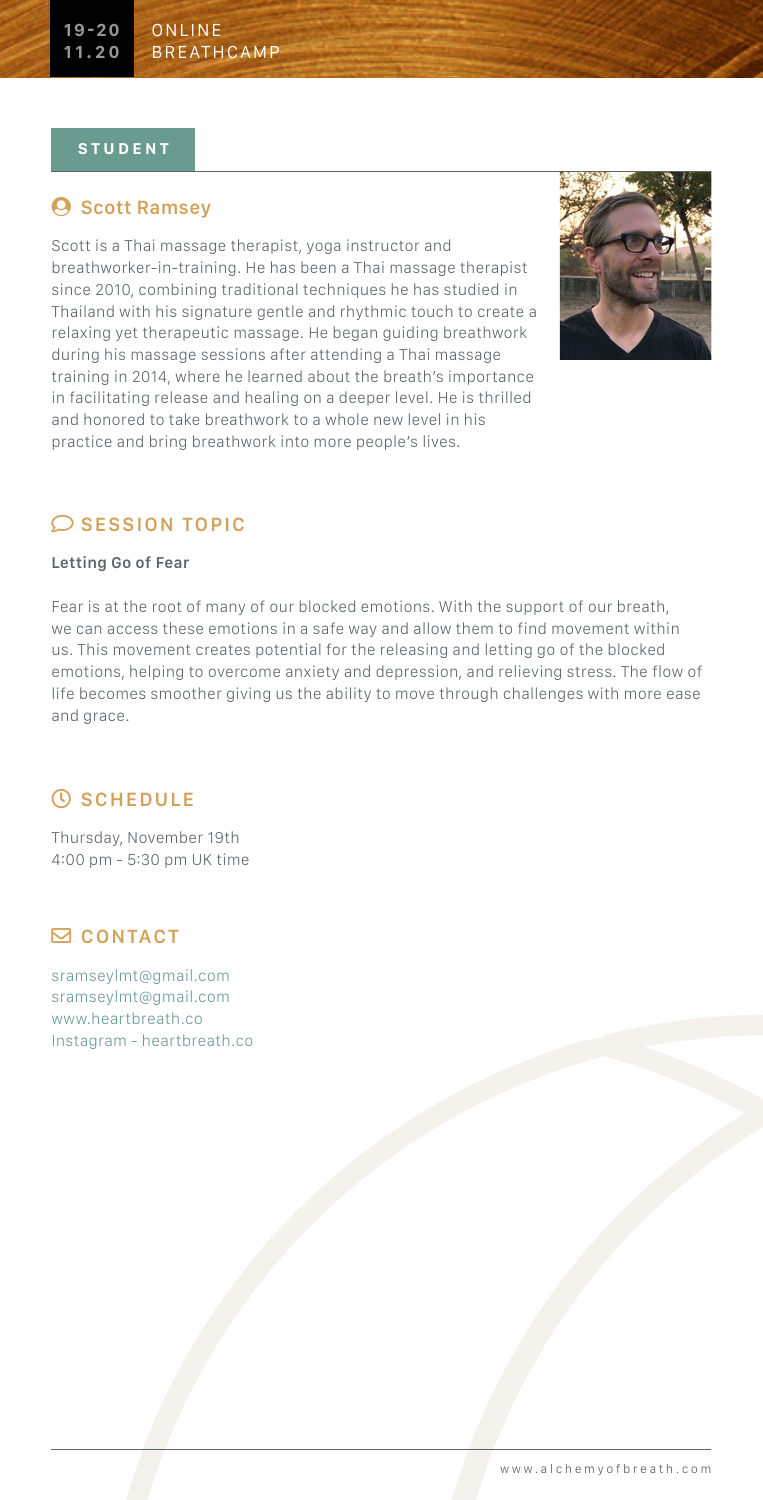## **A** Holly Frances

Holly is a Holistic Practitioner & guide, who loves to weave Reiki into her modalities such as Sound Healing, Soulful Yoga & Breathwork. She is known for her uplifting, caring & nurturing style, while she encourages growth for both the physical & spiritual self. She likes to empower the individual on their journey while encompassing a balance of inquisition & surrender. Ultimately she loves sharing the incredible power that the breath holds, witnessing it change people's lives & is in awe of the clarity it can bring. Holly feels honored to guide others & hopes it leads, those willing, into creating a sublime consciousness for their mind, body, and soul. 'Bringing you back to yourself'



## $\oslash$  SESSION TOPIC

#### **Kundalini Rising**

A Breathwork through the chakras. Breathing towards unlocking kundalini energy, which is thought to rest like a coiled serpent at the base of the spine. When this dormant energy flows freely upward through the seven chakras (energy centers), it is known to lead to an expanded state of consciousness.

Come and unlock with the breath, let's breathe towards that sublime state of consciousness.

## *<b>SCHEDULE*

Thursday, November 19th 6:00 pm - 7:30 pm UK time

## **CONTACT**

[contact@soundsoulbreath.com](mailto:contact%40soundsoulbreath.com?subject=) [www.soundsoulbreath.com](http://www.soundsoulbreath.com) Instagram: soundsoulbreath Facebook: Sound Soul Breath By Holly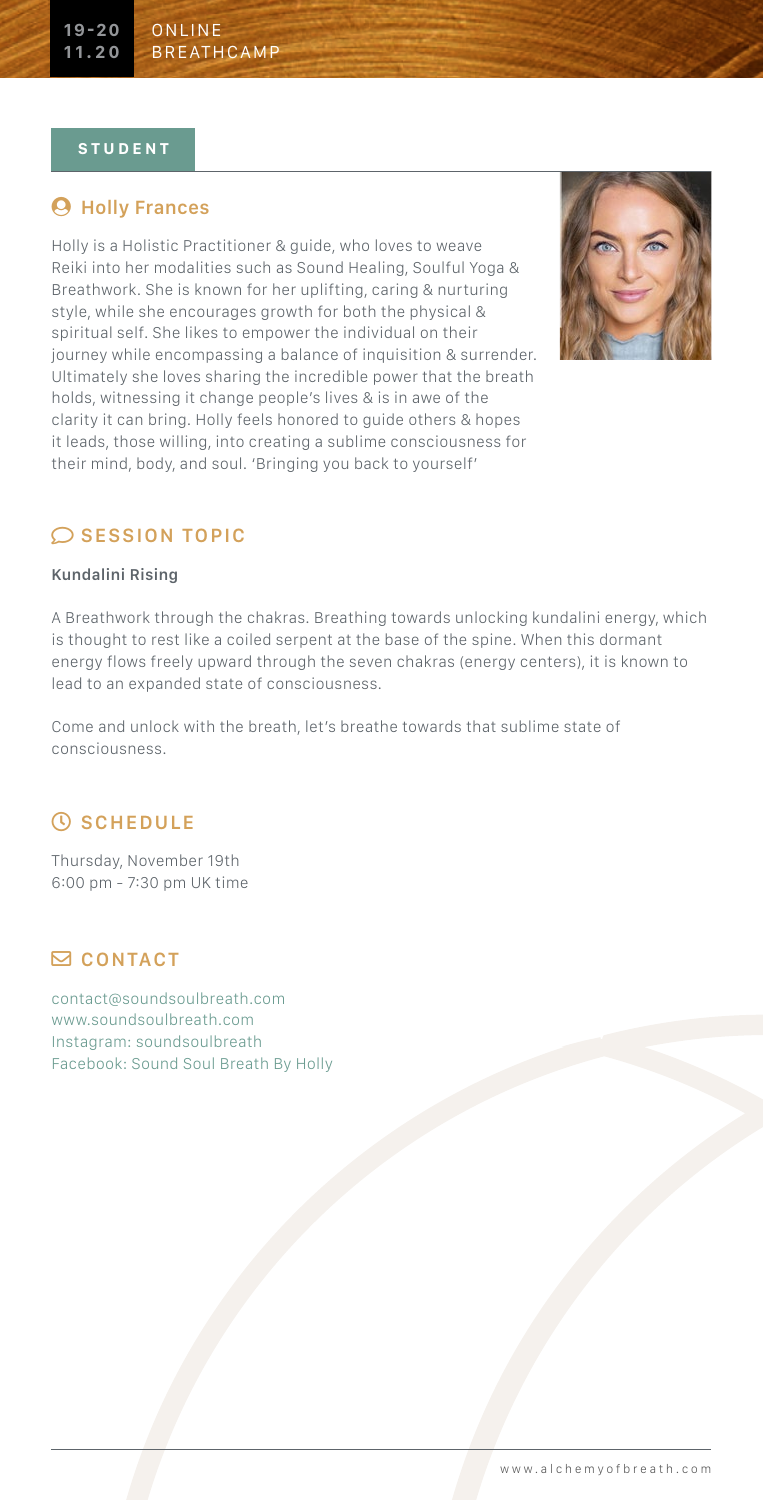## **Aminah Sheikh**

Aminah Sheikh is a storyteller with a gypsy heart, who believes 'We are all Stardust'. Her endeavor is to share the gift of healing through the Breath. The essence of her work is in supporting a breather to befriend the wounded inner child and weave a fresh story thereon. She uses a gentle approach to remind breathers of their power of choice.



As a healing facilitator, Aminah uses modalities such as Breathwork, Mindfulness, Emotional Freedom Technique, and Flower Remedies.

## $\oslash$  SESSION TOPIC

#### **Into a Mystical Land of the Beloved**

*Forget not that the earth delights to feel your bare feet and the winds long to play with your hair* ~ Khalil Gibran

Wandering through the landscape of our earth life, breath like silk thread adorns our soul's journey. In search of an oasis, our human caravan often forgets that the mystery lies in our heart.

In this poetic breathwork, the invitation is to embody the Mast Qalandar – Free Spirit – as we whirl in our inner realms, 'Into a Mystical Land of the Beloved'. Perched on the magical carpet of breath, a parched soul will reclaim stardust!

## *<b>SCHEDULE*

Friday, November 20th 4:00 pm - 5:00 pm UK time

## **CONTACT**

[sheikh.aminah@gmail.com](mailto:sheikh.aminah%40gmail.com?subject=) breathingstardust2020@gmail.com Instagram: butterflytale